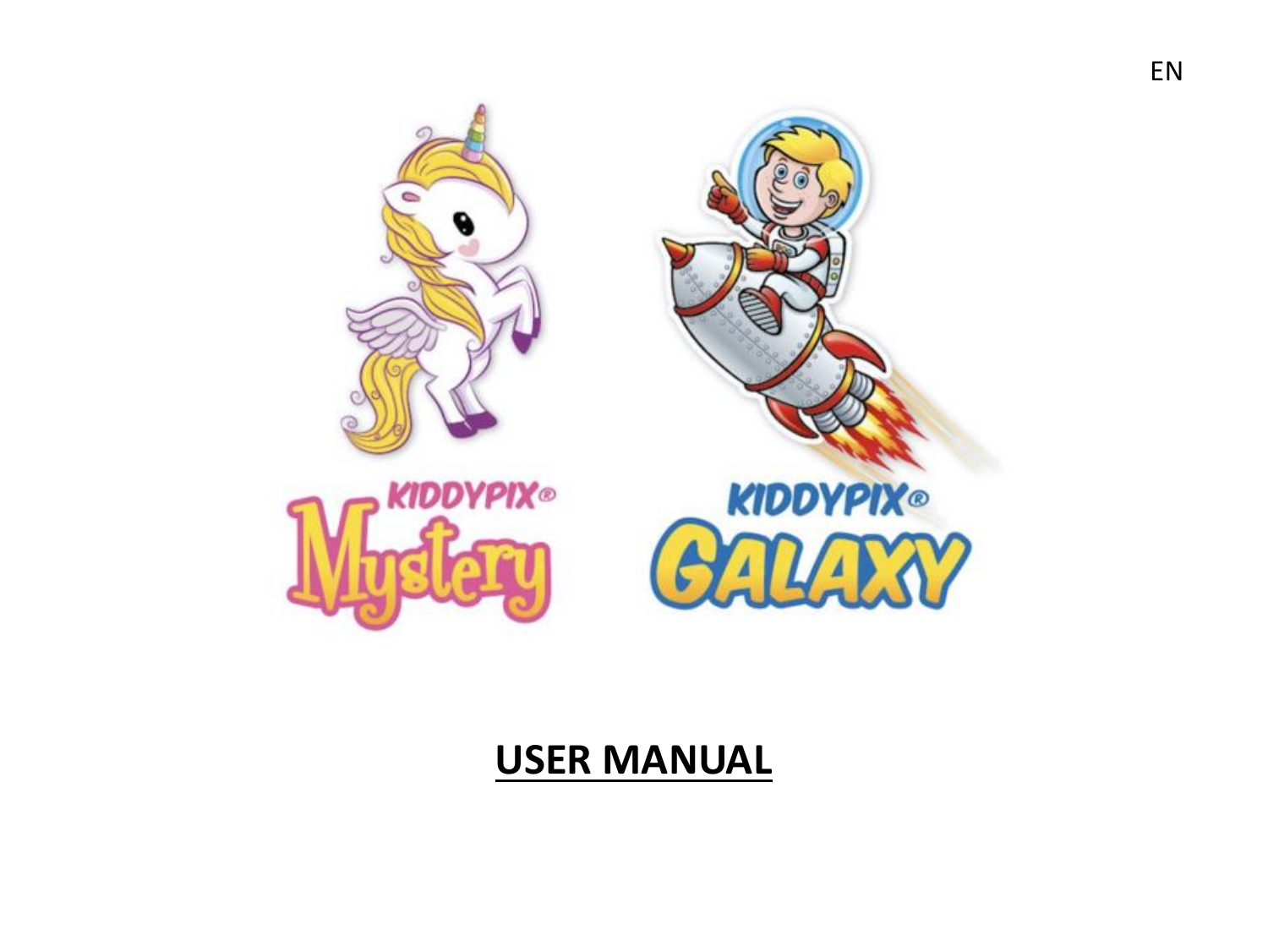# **IMPORTANT INFORMATION**

To ensure the optimal functioning of your camera, please note the following important information:

#### **MicroSD card:**

- Please ensure your memory card is formatted in the camera before first using the card for the first time (Settings > Format).
- The maximum capacity memory card supported is 32GB.
- Use of memory cards exceeding the maximum recommended capacity may result in file errors.
- The recording time depends on the selected resolution.
- After reaching a max. video recording time of approx. 20 minutes, the camera will stop recording automatically. A new recording must be restarted manually.

#### **Batteries:**

• If you are not going to use the camera for a long time, please remove the batteries.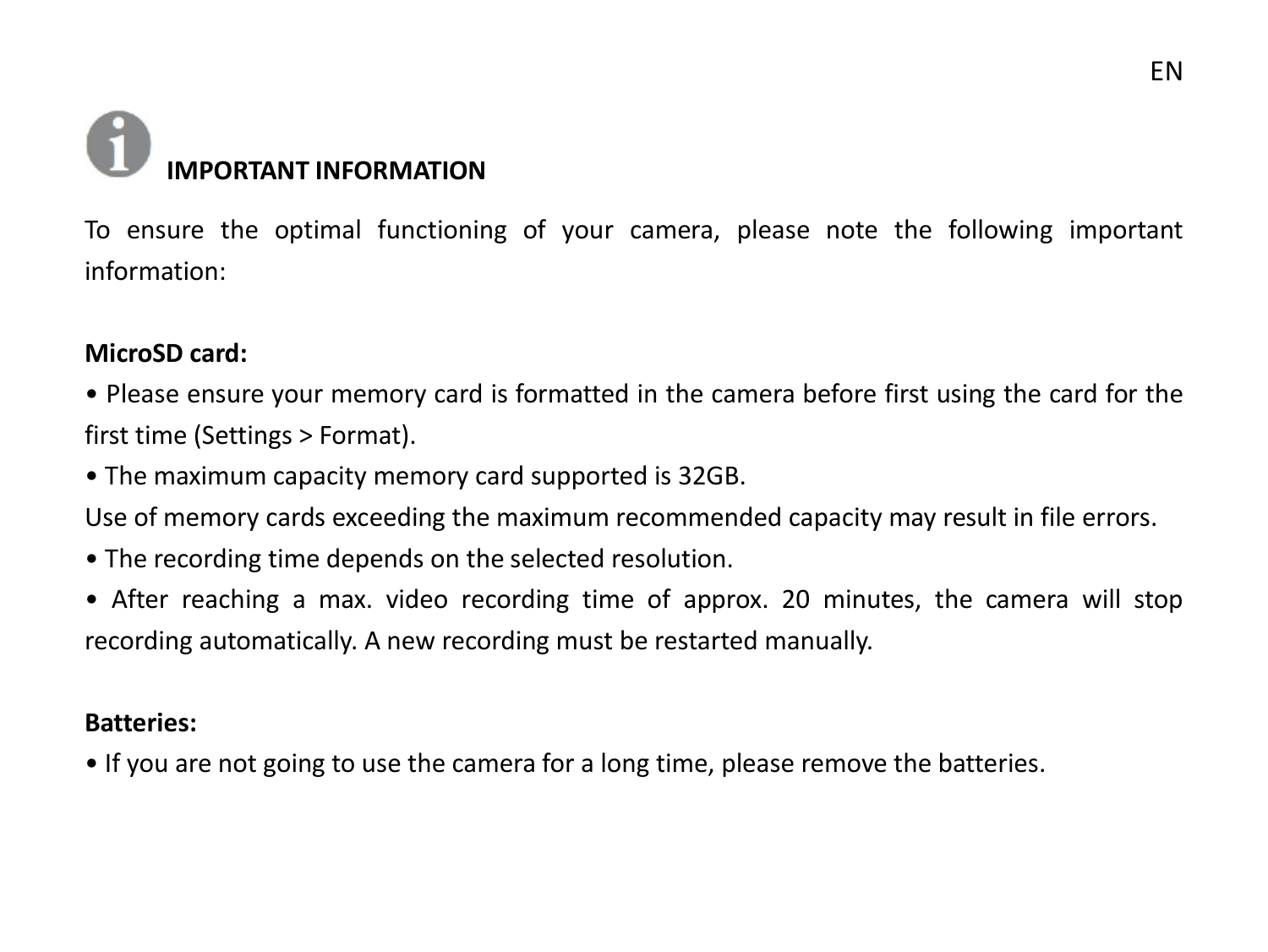#### **Safety instructions:**

**WARNING: The camera is not suitable for children under 36 months because of choking hazard.**

### **WARNING: Always protect your camera from falls, blows and bumps**.

- Keep a sufficient distance from objects that generate strong magnetic fields or radio waves, such as electrical appliances to prevent them from damaging the product or affecting the sound and image quality.
- Store the device cool (at room temperature) in a dry and dust-free location and never expose the product to high temperatures or permanently direct sunlight.
- In the unlikely event of overheating, smokes or unpleasant odors coming out of the unit, disconnect it immediately from the charging cable and remove the battery to avoid a fire.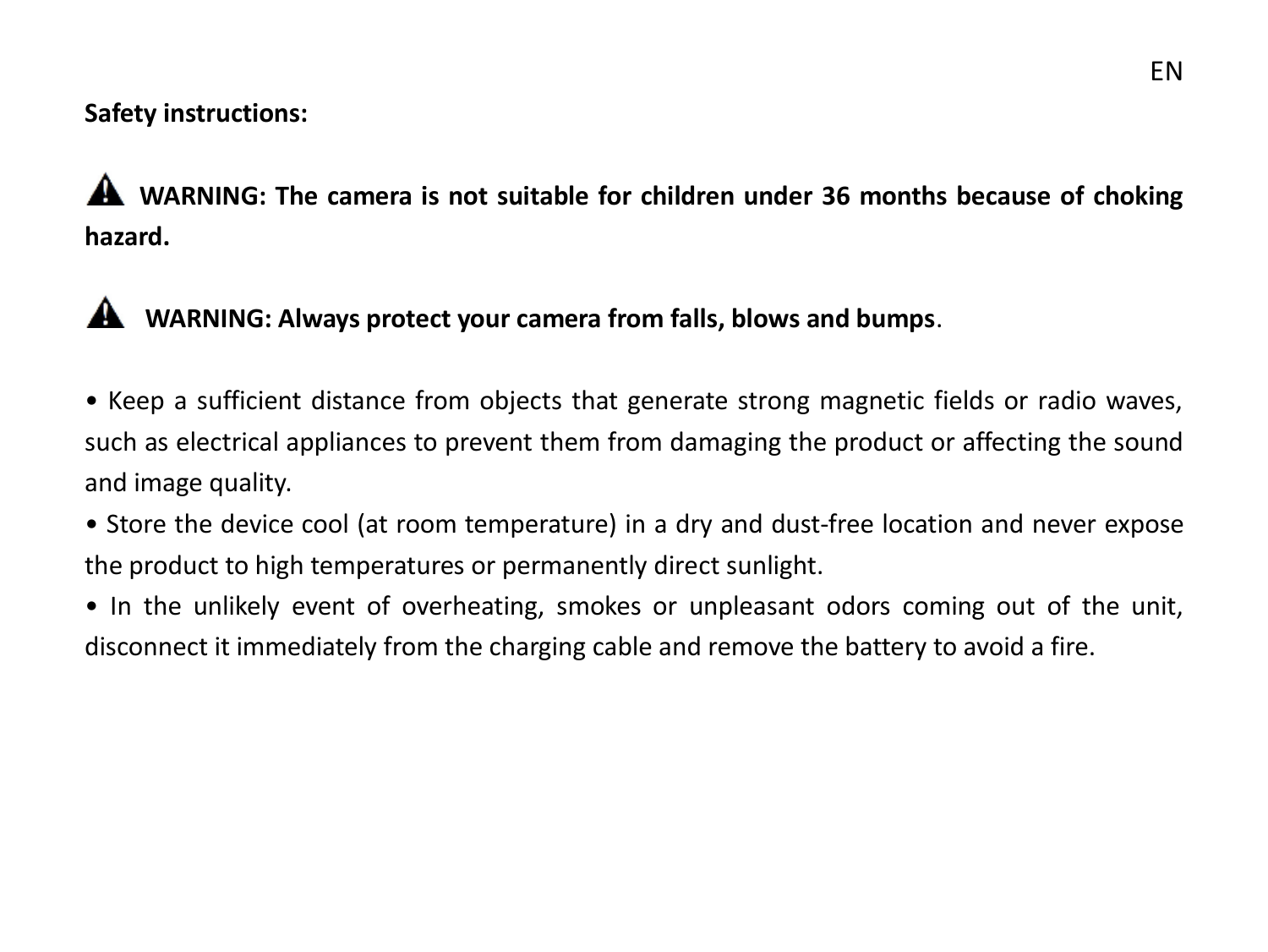

- 1. Power button
- 2. Page Up button
- 3. Display
- 4. Busy indicator light
- 5. Page Down button
- 6. Mode button
- 7. Speaker
- 8. Rear lens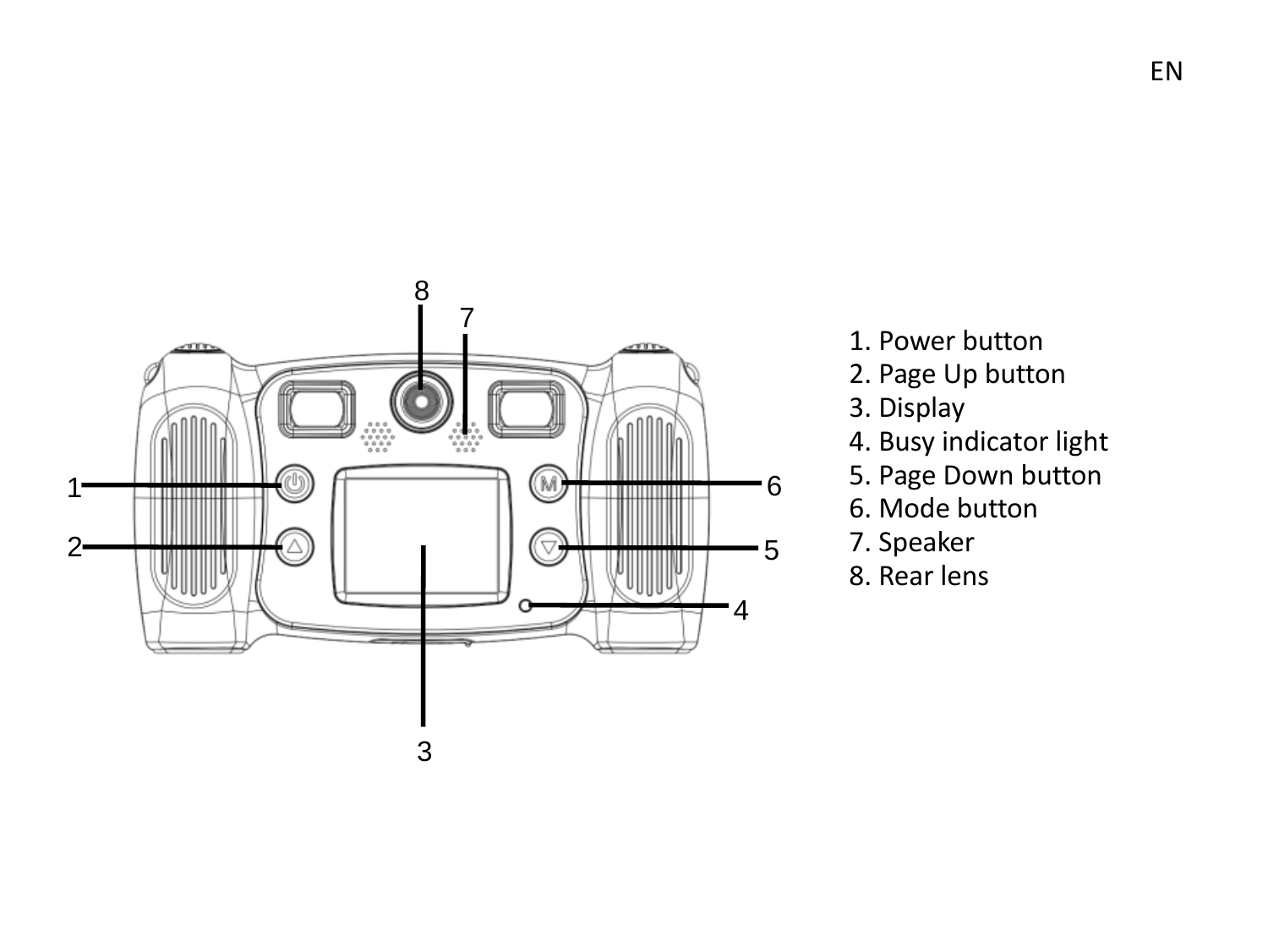

- 9. Photo shutter button
- 10. Fill light
- 11. Recording button
- 12. Front lens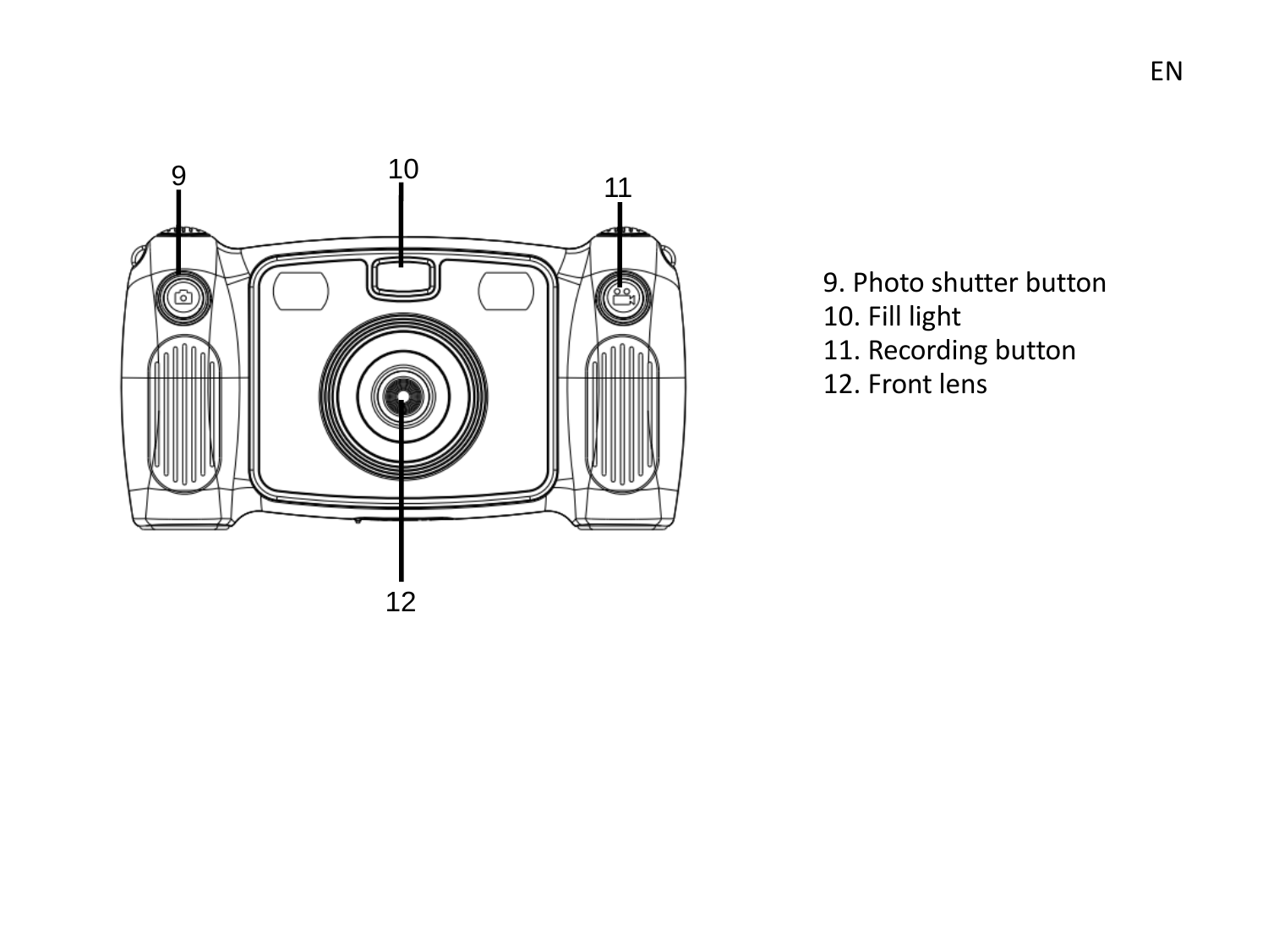

arii 100 <u>mmini mini</u> 17

- 13. Micro USB
- 14. Micro SD card
- 15. Battery door switch
- 16. Battery door switch
- 17. Microphone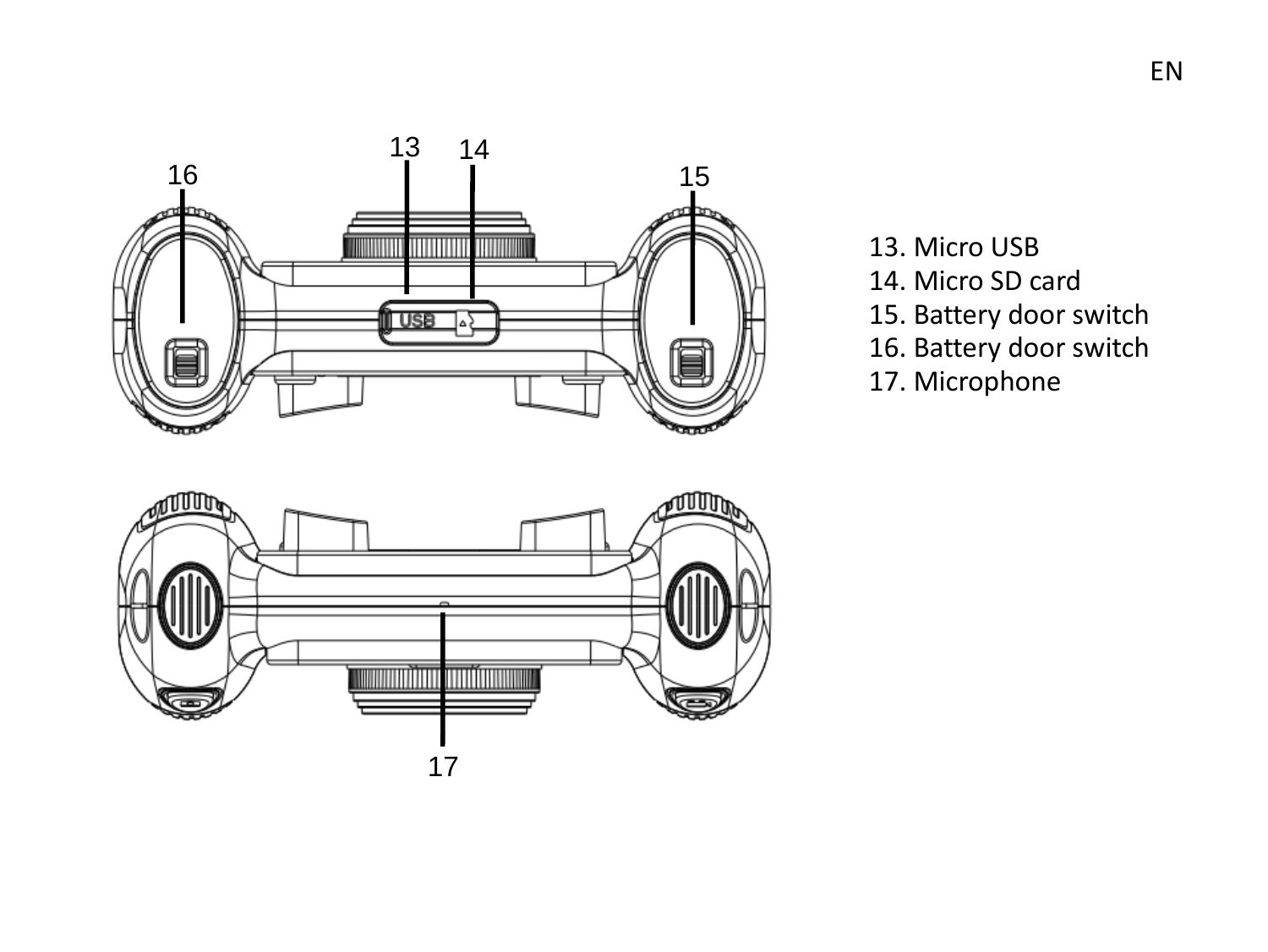#### **1. Battery installation**

Slide the battery door lock as shown in the figure below to unlock and access the battery compartment. Insert 4 x AA batteries ensuring batteries are installed as indicated.



#### **2. Memory card installation**

Insert the memory card into the card holder as indicated (not included).

To remove the memory card, press the end of the card gently, the card will be ejected.



**Note: The camera is not equipped with built-in memory. Please insert a memory card before using. Before using the memory card for the first time it is necessary to format the card in the camera.**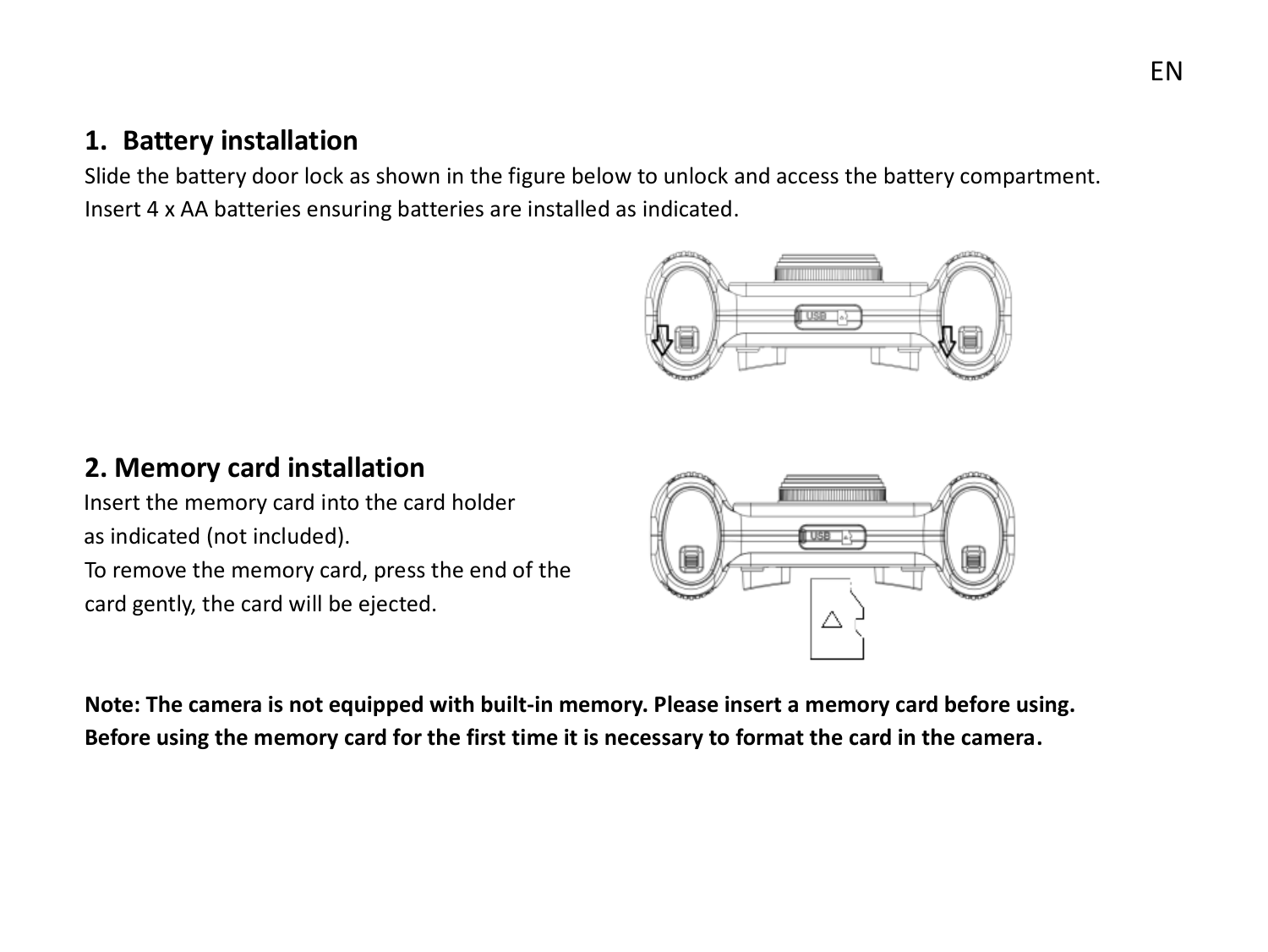#### EN

#### **3. Power on/off**

**Power on:** Long-press the **power button Section** . The screen will turn on and the camera will enter standby.

**Power off:** Hold on **power button** for 3 seconds until the camera turns off.

**Auto screen off:** In order to maximize battery life, the camera display will automatically power off after an extended period of inactivity.

**Low battery indication:** A 'Low Battery' icon will be displayed on the LCD screen. **Indication** that your current photo or video should be completed as quickly as possible. When the icon flickers the camera will be turned off automatically.

#### **4. Video recording mode**

When turned on, the camera automatically enters the 'Video Recording' mode. Short-press the **Video recording button** to start recording a video. Short-press it again to stop recording.  $\mathcal{S}$  Short-press the **page up button**  $\mathcal{O}$  or **page down button**  $\mathcal{O}$  to choose a color effect.

**There are seven effect options to choose from including normal, black and white, retro, negative, red, green and blue.**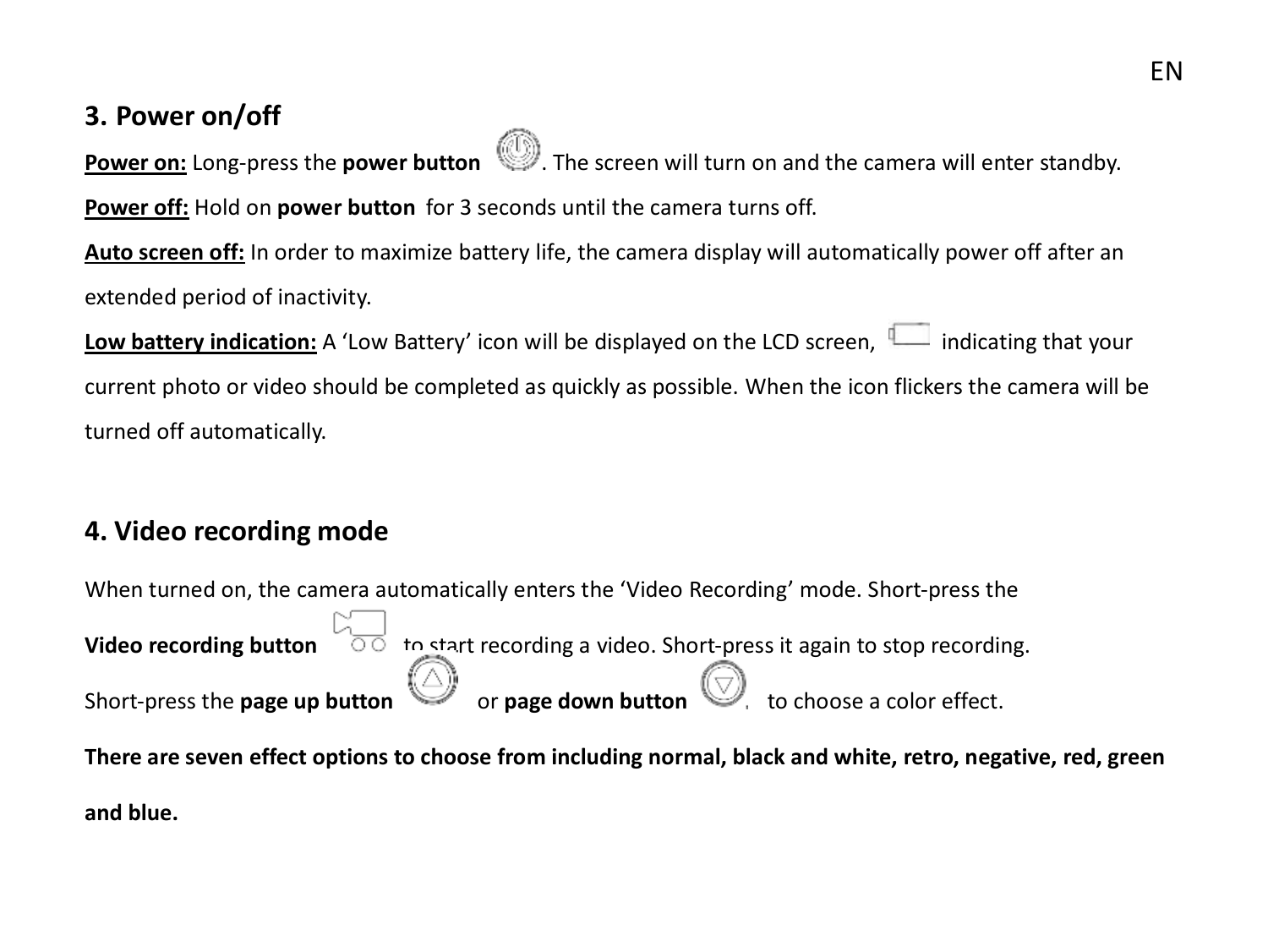#### EN

#### **5. Photo mode**

To take a photo, you can short-press **photo butto**n  $\Box$  to enter photo mode.

Short-press the photo button again to capture your photo.<br>Short-press page up button  $\bigotimes_{\text{or page down button}}$ Short-press **page up button** or **page down button solution** to join different frame effects.

Long press the **mode button** to set the camera timer to automatically take a photo after 5 seconds.

#### **Selfie function:**

To take a selfie, long-press the **photo button** to switch to the rear camera lens.

#### **Zoom function:**

Please note that the Zoom Switcher must be switched on inside the settings.

To zoom in, long-press the **page up button**. To zoom out, long press the **page down button**.

#### **Fill light:**

You can turn on the fill light by long-pressing the recording button in low light conditions.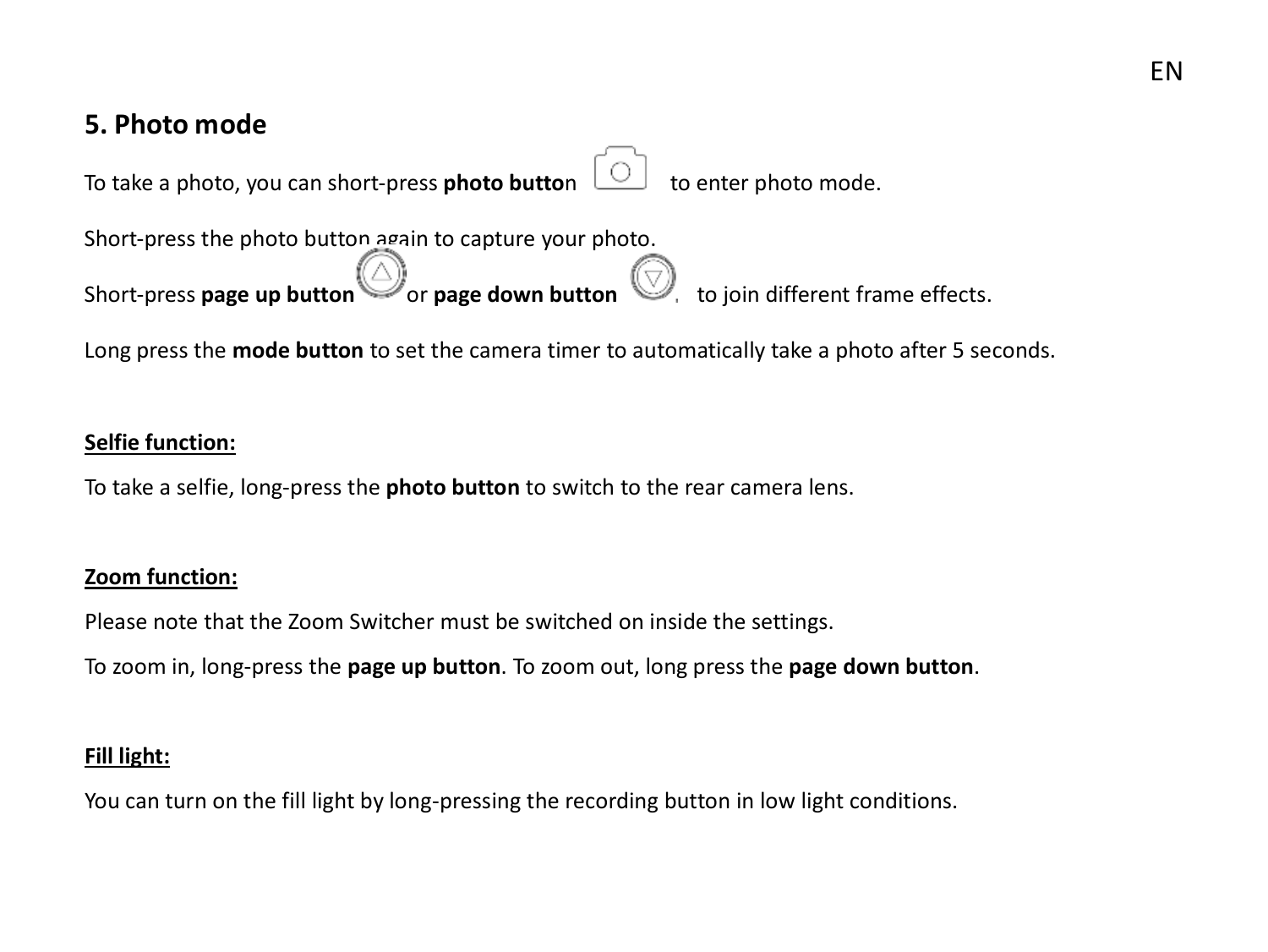#### **6. Menu and playback mode**





**Video recording mode** 



 **Photo mode**



 **Playback mode**



 **System settings**



 **Game**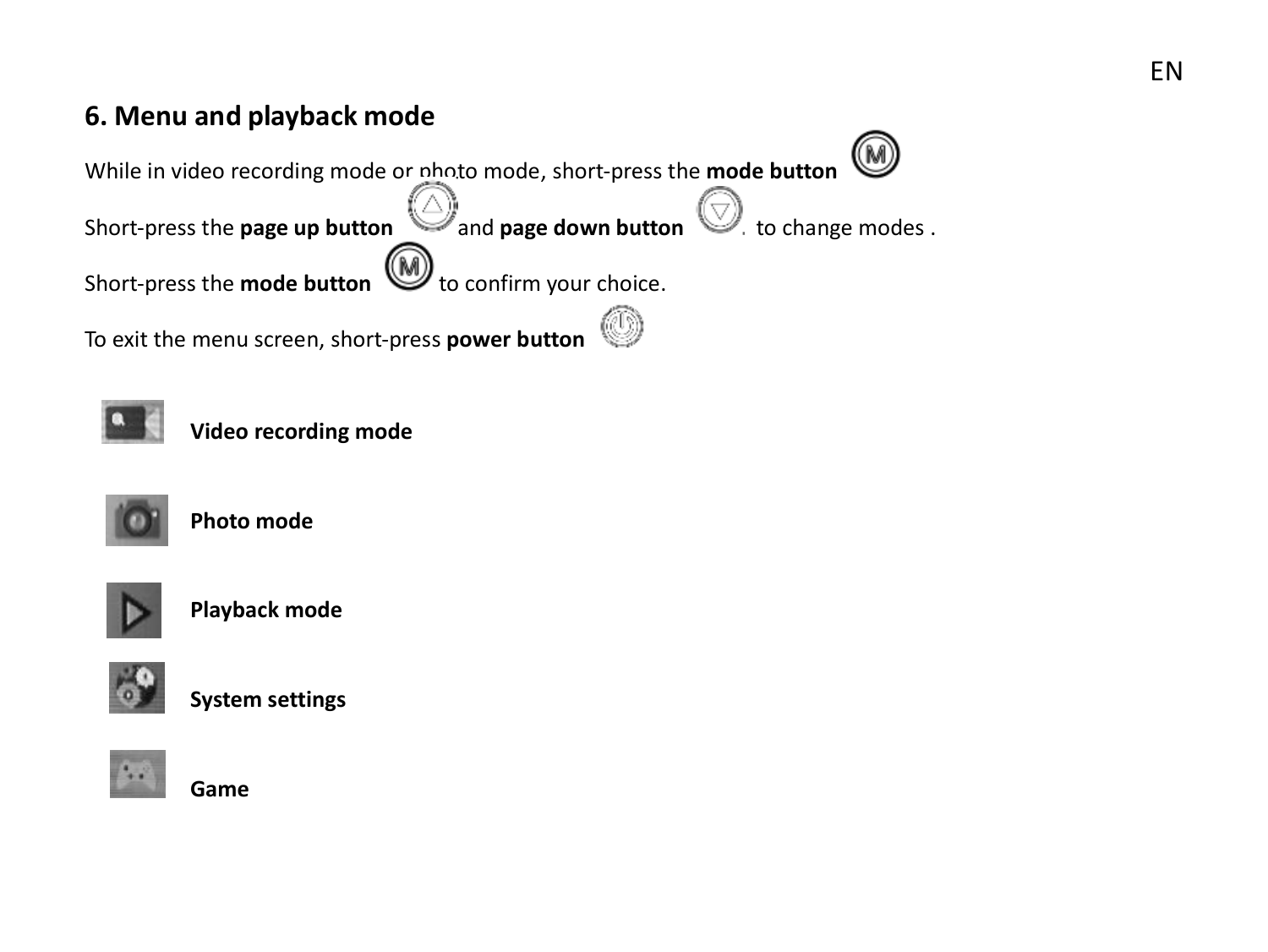**You can view your videos and photos in one of the following ways:**

1. In the user menu select **Playback mode**, then press the **page down or page up buttons** to select the video or photo you would like to view.

To playback a video, press the **mode button** to start. Press the **mode button** again to pause playback or press the **power button** to stop playback. During playback, press the **page up button** or **page down button** to scroll through the photos and videos. Press the **mode button** to confirm your selection.

2. Connect your camera to a computer using the supplied USB cable to view your captured videos and nh tos. 3. Short -press the **recording button**  $\overline{0}$  to enter to delete menu. Short-press the **mode butto** confirm your selection to delete one or all files. Press the **power button** 

#### **7. System settings**

To adjust your camera settings, enter the 'System settings' menu. Short-press the **page up button** or **page down button** Short-press the **mode button the state of the confirm your selection.** Short-press the **power button**  $\mathbb{W}$  to exit the menu.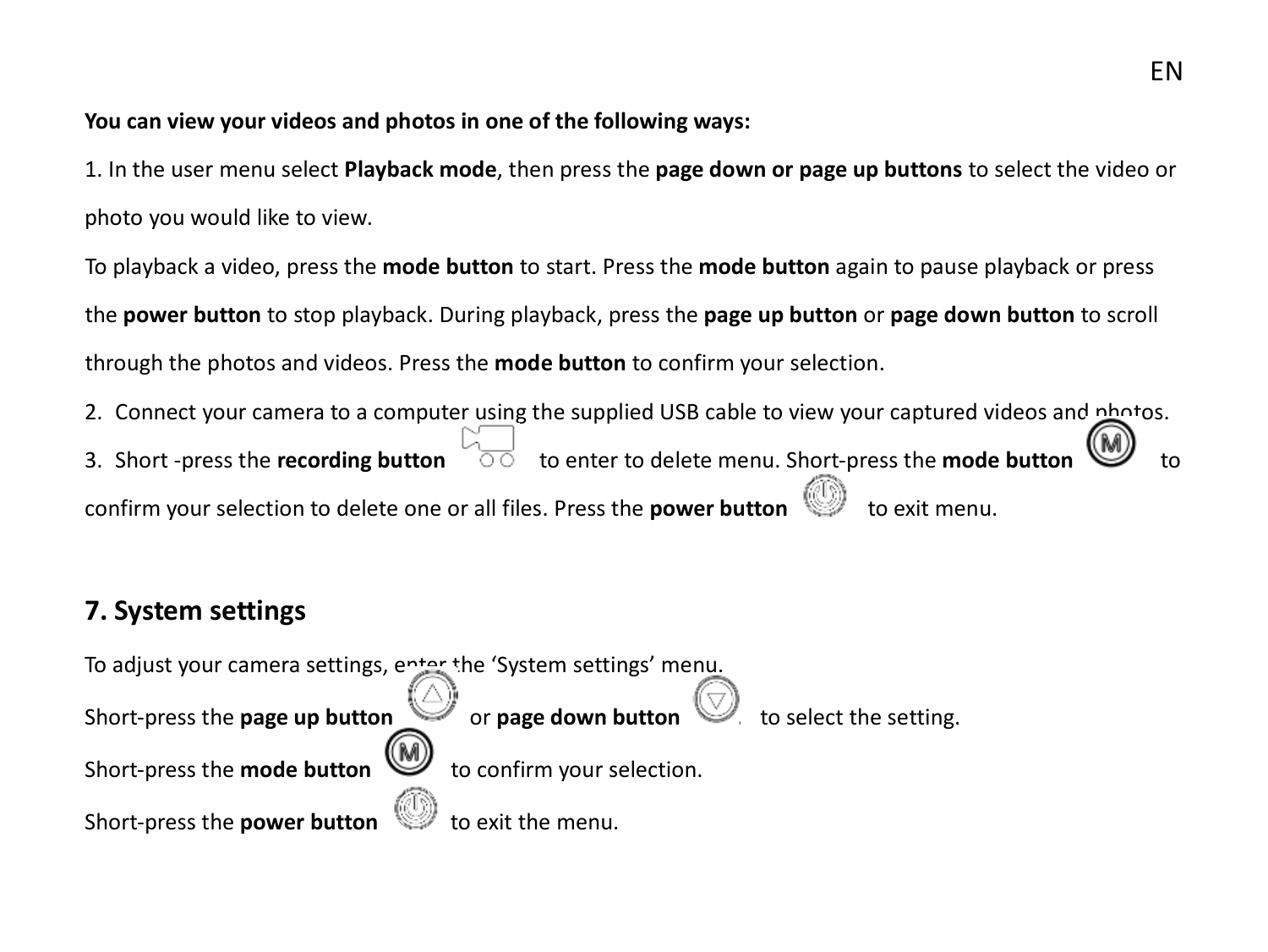#### **8. Connecting to PC**

Your camera has a 'plug-and-play' function. Once connected to your computer and turned on, your camera will appear as a removable hard disk. The removable disk icon will appear in the "My Computer" window.



Note: During file download and transfer, do not disconnect your camera or remove the memory card as doing so may result in full data loss.

#### **Technical parameters**

| Image sensor              | 1.3MP CMOS sensor                                                      |
|---------------------------|------------------------------------------------------------------------|
| <b>Function mode</b>      | Video recording, photo, playback                                       |
| Display                   | 2" (5 cm) display                                                      |
| <b>Picture resolution</b> | 5MP* (2592x1944), 3MP* (2048x1536), 1.3MP (1280x720) *by interpolation |
| <b>Video resolution</b>   | Full HD 1920x1080 @25fps by interpolation, HD 1280x720 @30fps          |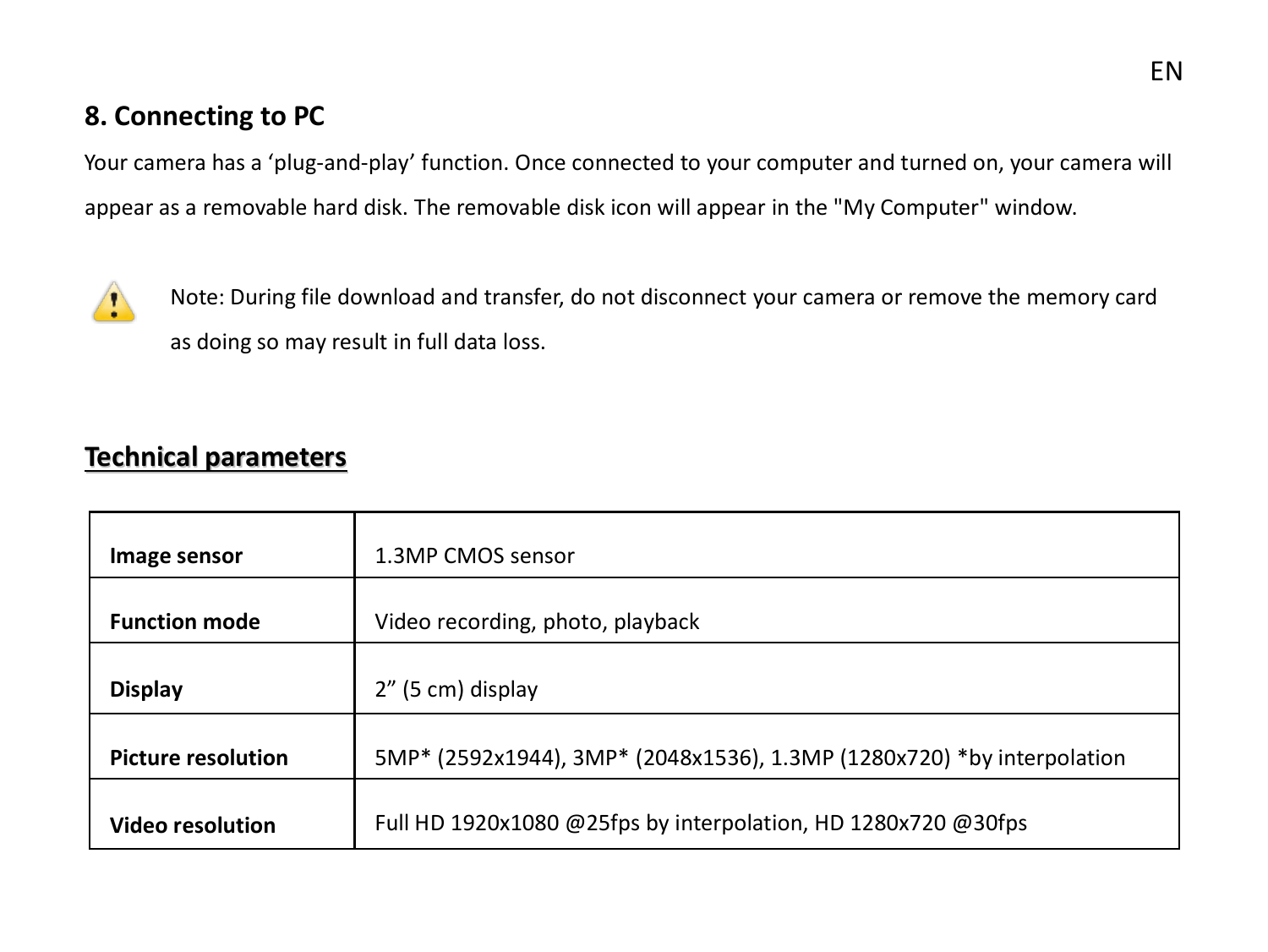| Storage medium                          | Micro SD Card support up to 32GB (not included) |
|-----------------------------------------|-------------------------------------------------|
| <b>USB port</b>                         | USB 2.0                                         |
| Power supply                            | 4 x AA battery (not included)                   |
| Power save                              | 1 min. / 3 min. / 5 min. / OFF                  |
| <b>Operating system</b><br>requirements | Windows XP/Vista/7/8, Mac 10.8                  |

All product specifications are correct at time of print and are subject to change without prior notice.

Easypix GmbH reserves the right for errors or omissions.

For technical help please visit our support area on www.easypix.eu.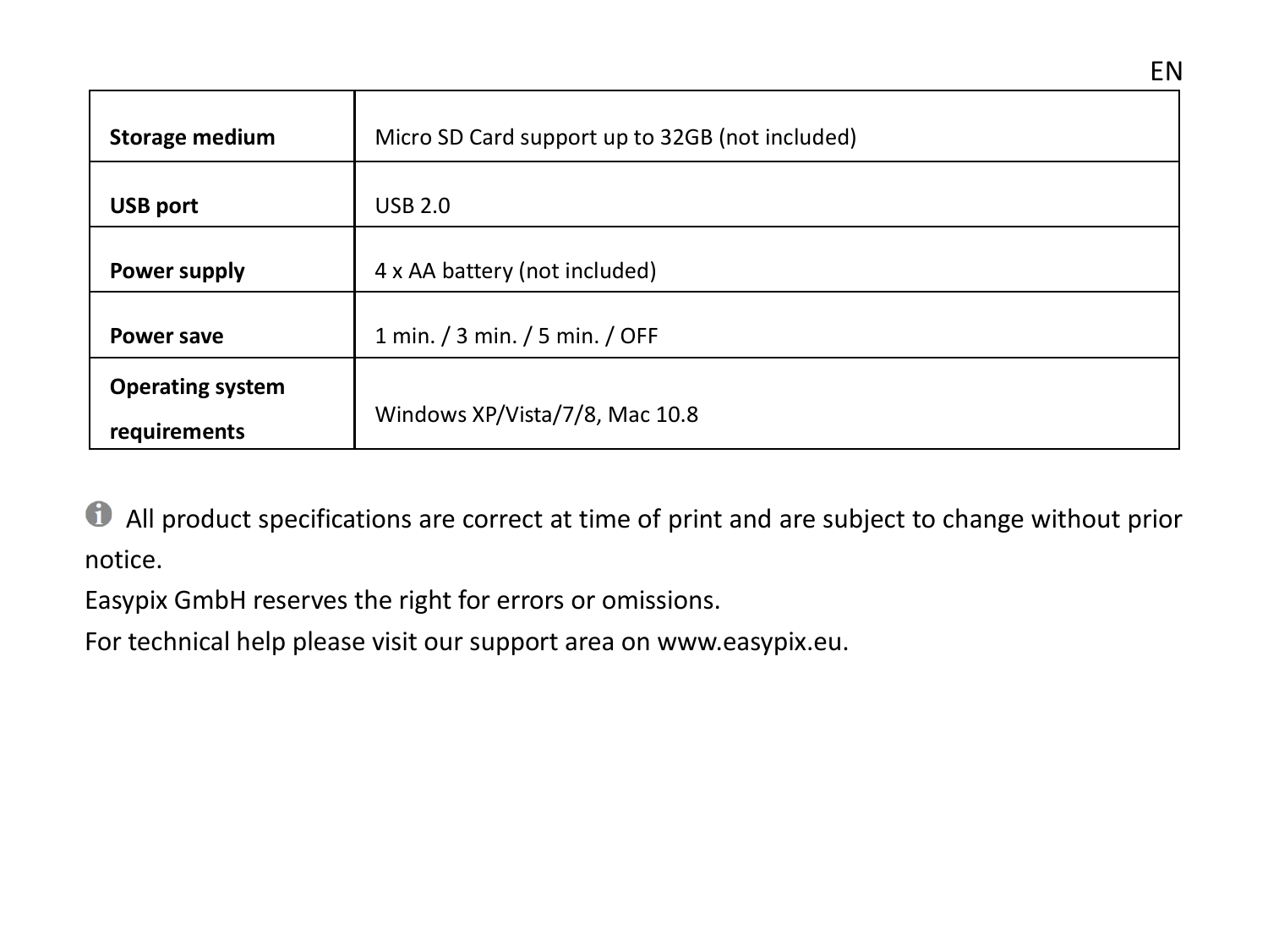#### **CONFORMITY**

We hereby declare that the CE marking has been affixed to this product in accordance with the essential requirements and relevant provisions of the European directives.

The EC Declaration of Conformity can be downloaded here:

http://www.easypix.info/download/pdf/doc\_kiddypix\_mystery\_galaxy.pdf

#### **DISPOSAL**



#### **Dispose of packaging**

For disposal, separate packaging into different types. Cardboard and board must be disposed of as paper and foil must be recycled.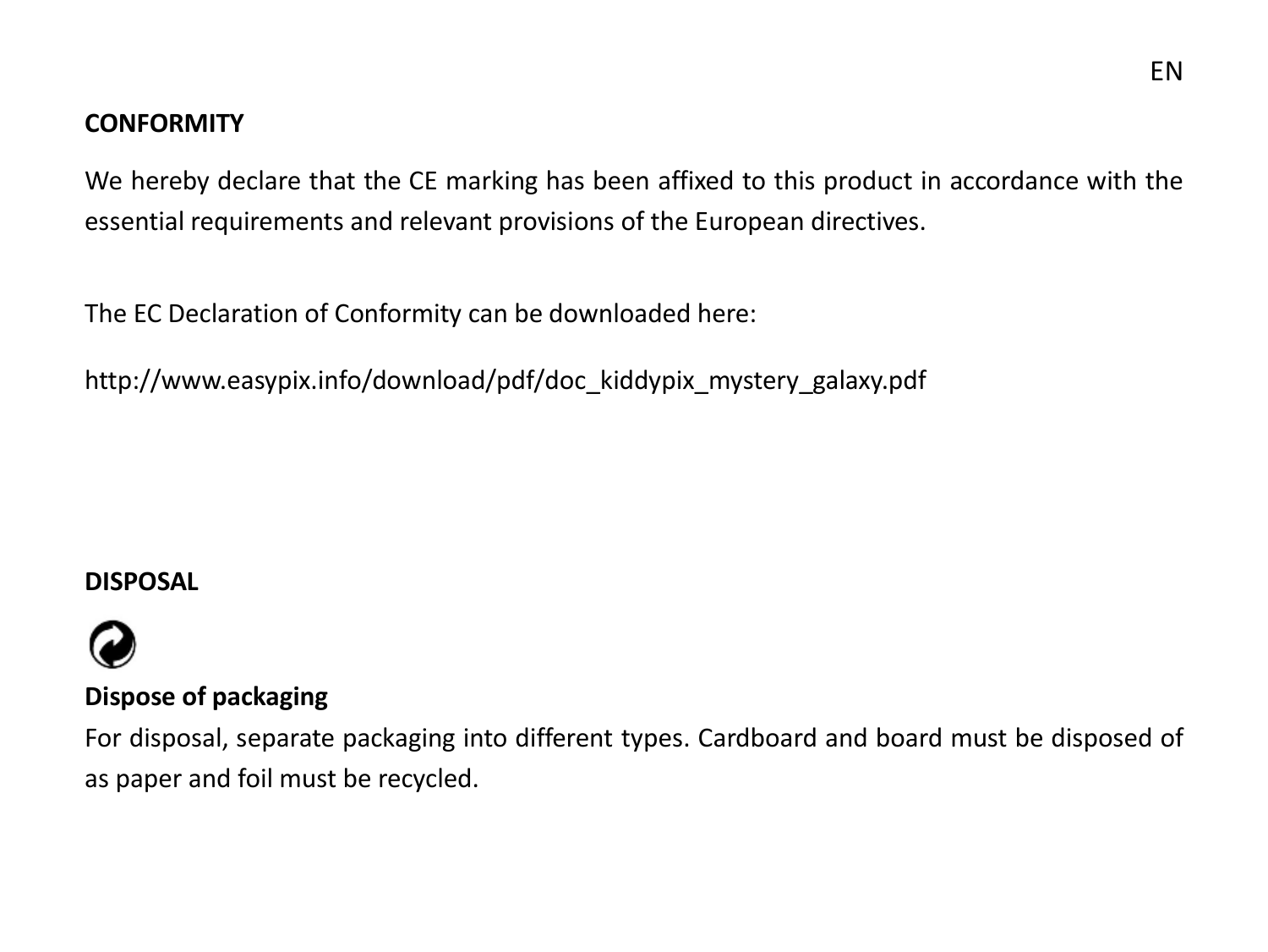

**Disposal of Waste Electrical and Electronic Equipment and/or Battery by users in private households in the European Union.** This symbol on the product or on the packaging indicates that this cannot be disposed of as a household waste. You must dispose of your waste equipment and/or battery by handling it over to the applicable take-back scheme for the recycling of electrical and electronic equipment and/or battery. For more information about recycling of this equipment and/or battery, please contact your city office, the shop where you purchased the equipment or your household waste disposal service. The recycling of materials will help to conserve natural resources and ensure that it is recycled in a manner that protects human health and environment.

# **Battery warning**

• Never dismantle, crush, or pierce the battery, or allow the battery to short-circuit. Do not expose battery being placed in high temperature environment, if battery leaks or bulges, stop continue to use.

- Risk of explosion if battery is replaced by an incorrect type.
- Keep the battery out of reach of children.
- Batteries may explode if exposed to naked fire. Never dispose of batteries in a fire.